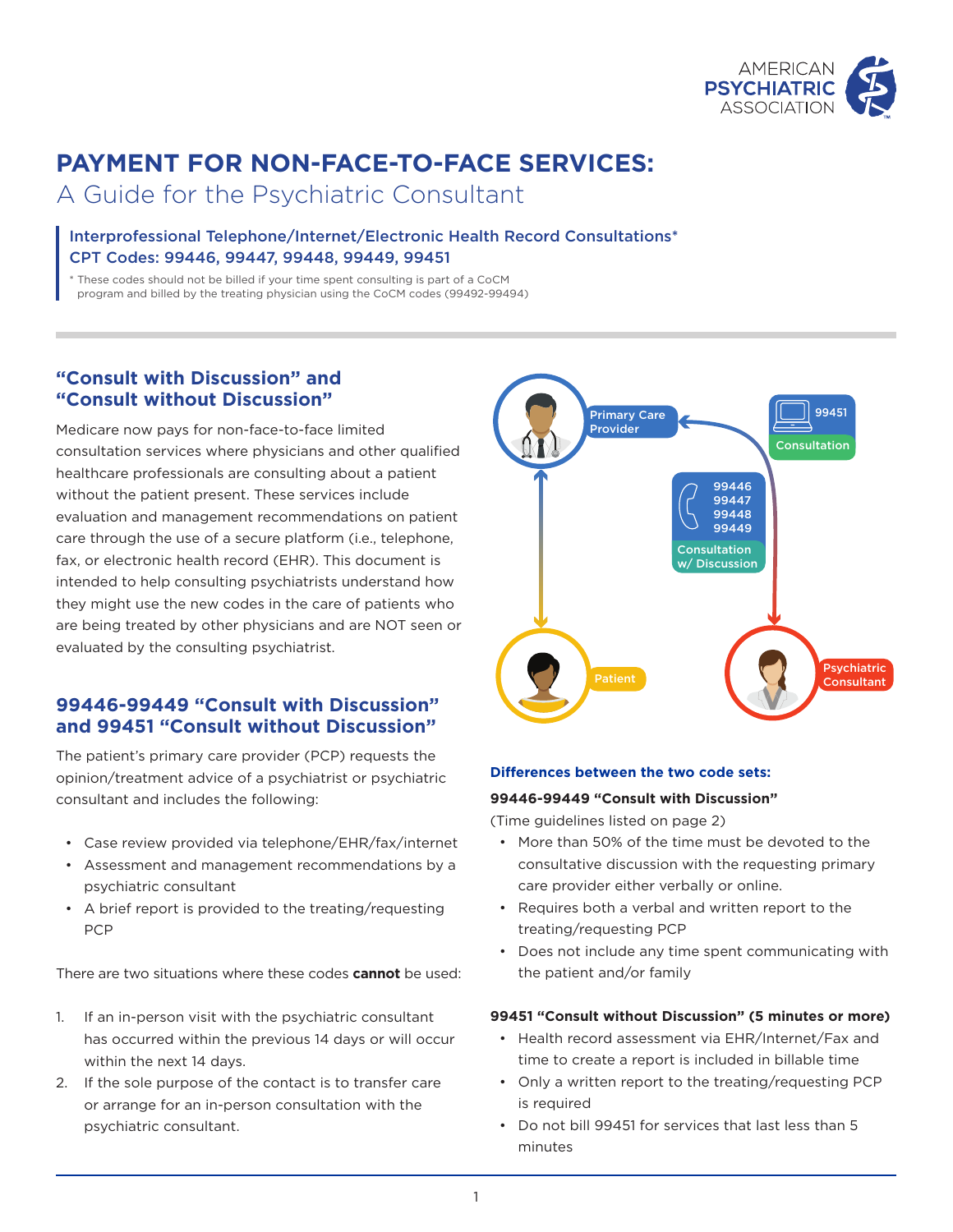## **Billing for the treating/requesting PCP**

99452 is to be used by the PCP requesting the consult if 16-30 min of time is used preparing the referral and/or communicating with the psychiatric consultant. Cannot be reported more than once in a 14-day period per patient.

Additional codes are available for time exceeding 30 minutes:

- If patient is onsite: appropriate E/M plus prolonged service codes 99354, 99355, 99356, 99357
- Patient not present: non-face-to face prolonged service codes 99358, 99359

#### **Both code sets:**

Both sets of codes can be used for a patient new to the psychiatric consultant or for an established patient with a new problem or problem exacerbation.

## **Other stipulations:**

• If more than one contact is needed to complete the e-consult—report one code with cumulative time over a 7-day period

• These codes cannot be used with prolonged service codes 99358-9

## **Recommendations:**

- Include the written or verbal request and specify the reason for the referral in the report and the patient's medical record.
	- Document as appropriate, including date and time spent.
	- Retain the record of request.
- Requesting PCP should inform the patient they are asking the advice of a psychiatric consultant and that there may be an associated co-pay/coinsurance for this service.

## **Time guidelines and approximate reimbursement under 2020 Medicare Physician Fee Schedule:**

#### **"Consult with Discussion"**

(medical consultative discussion and written report):

- 99446: 5-10 minutes \$18
- 99447: 11-20 minutes \$37
- 99448: 21-30 minutes \$56
- 99449: 31+ minutes \$74

#### **"Consult without Discussion"**

(health record review and written report, no verbal discussion required):

• 99451: 5 or more minutes \$38

*Coverage for these services and payment rates will vary.*

## **Case Examples**

#### **Example 1:**

This communication was sent via a secure electronic platform to a contracted psychiatric consultant from a primary care clinician.

#### **Reason for consult:**

"I wonder if it might not be beneficial to see if this patient can get by on fewer psychoactive medications."

## **Current Presentation:**

64-year old man had first psychotic break and hospitalization 4 years ago and given first diagnosis of bipolar affective disorder. Has also had left arm dystonia since being a teenager and has been on psychoactive medication for that. Has not seen a psychiatrist in 3+ years, all psych meds filled in primary care. Overall, no current hallucinations, feels depression mostly

controlled. His co-pay to see a psychiatrist is \$45, which is prohibitive, so I'm doing this consult to save him money and because he is presently psychiatrically stable.

## **Medications:**

Aripiprazole 2.5 mg/day; citalopram 20 mg/day; desipramine 25 mg/day; clonazepam 1 mg QID for dystonia; trihexyphenidyl 5 mg five times a day for dystonia. Also, losartan, tamsulosin

#### **My Thoughts/Plans:**

- Consider lowering aripiprazole to 1 mg/day; then consider weaning or d/c desipramine
- Neurology managing clonazepam and trihexyphenidyl related to dystonia and I was not going to consider reducing these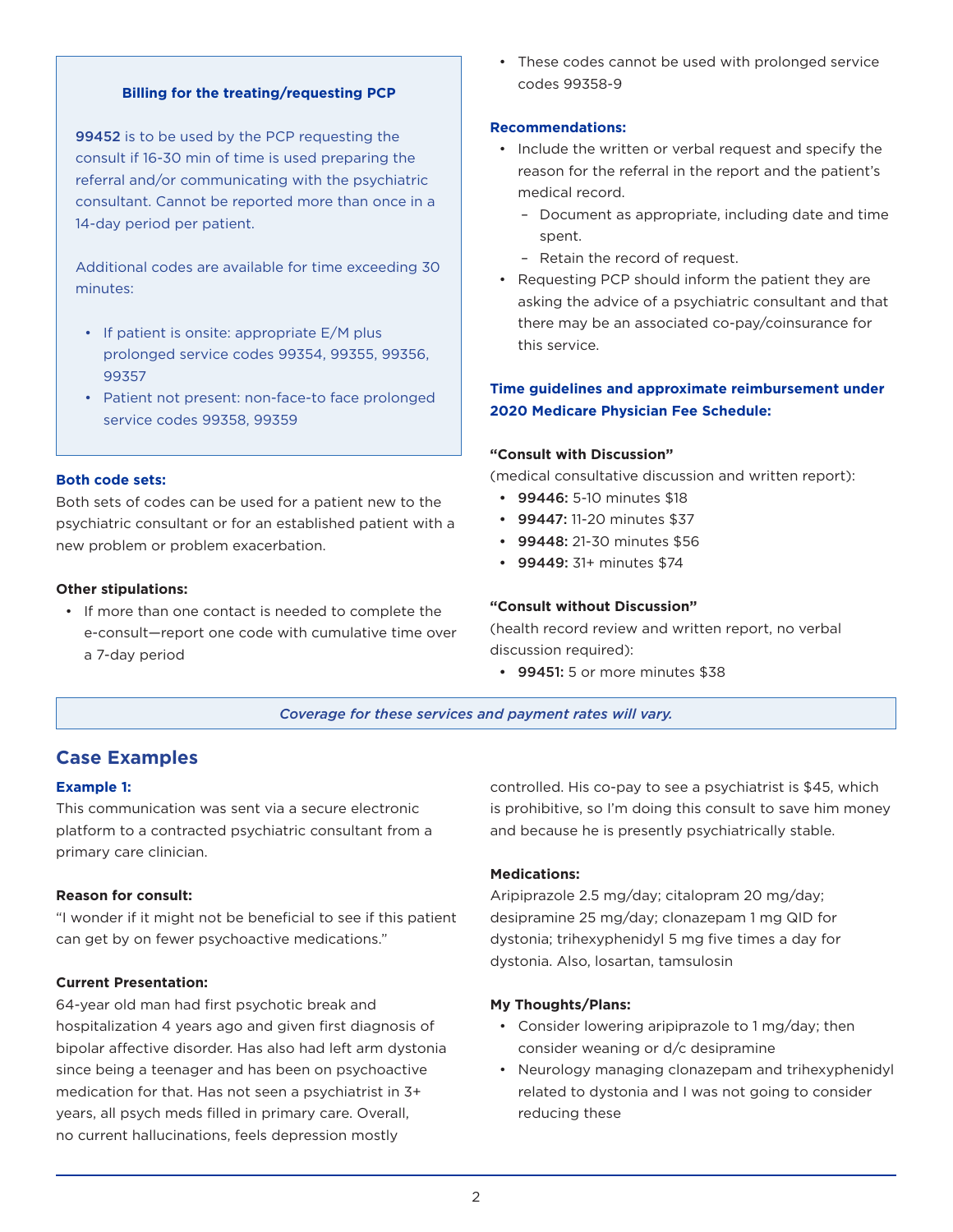#### **This section is sent back to the PCP and put into the patient's EHR**

#### **Psychiatric Consultant Response:**

Thank you for your request. I would be inclined not to change his medications much. He has been stable not that long, relatively speaking and if he doesn't have side effects and is not asking to be taken off meds, I would give him another year or two on this regimen. If you do decide to decrease his psychotropic medications, I would start with one of the antidepressants, not aripiprazole. Aripiprazole is already at a very low dose and is working as a mood stabilizer (in addition to antipsychotic effect), protecting him from going into depression or mania. Desipramine is stronger and more effective for depression of his two antidepressants, but also has more side effects and more likely to cause switch to manic episode. So it's hard to decide which antidepressant is safer to taper off. I would lean toward desipramine, probably because of potential cardiac side effects. It is recommended to check ECG for QTc

prolongation on anyone over age 50 who is on desipramine. If you still feel that you would like to decrease aripiprazole, I would decrease it to 2 mg a day and see how he does. Hope this helps.

The above treatment considerations and suggestions are based on a review of a specific clinical question from the patient's primary care provider. I have not personally examined the patient. All recommendations should be implemented with consideration of the patient's relevant prior history and current clinical status. Please feel free to contact me with any questions about the care of this patient.

**Dr. Johns,** Psychiatric Consultant 402-381-6655 Dr.Johnsconsultant@apa.com

## **Example 2:**

## **Reason for Consult:**

I noticed that despite being diagnosed with bipolar disorder, patient's medications appear to be an antidepressant and a sleep med. I feel that I learned that antidepressants for someone with bipolar disorder can be risky in that it may potentially trigger manic episodes. Is this a risk to be concerned about? (I'd like to call you over my lunch break today to discuss.)

*Primary care provider and psychiatric consultant then have a phone conversation summarized as the following:* 

## **Primary Care Provider: Current Presentation:**

45-year-old male currently reporting depressive symptoms and likely experiencing a depressive episode (bipolar disorder diagnosis). Patient has been diagnosed with bipolar disorder for many years and has had manic, mixed, and depressed episodes in the past. Patient recently had a family member pass away and depression has come on strongly over the last two weeks.

#### **Medications:**

Patient has had poor medication compliance. Medications include psych meds (Fluoxetine 20 mg 1x/day and trazadone 100 mg at bed for sleep) and other nonpsychotropic or non-psychiatric meds.

#### **My Thoughts/Plans:**

We have been discussing the importance of adherence to medication, and particularly so now that patient is experiencing increased symptoms after the death of a family member. Therapy will be continued and grief work will likely be a part of it, however some med questions caught my eye. I saw he was not on a "bipolar med." I want to treat the depression, but I don't want to induce a mania.

#### **Psychiatric Consultant Response:**

You are correct about antidepressants having potential the risk of inducing a manic episode. But each case needs to be reviewed individually and risks vs. benefits should be carefully examined. The depression in Bipolar Disorder could be very severe and overall carries a higher risk of suicide. Whoever is prescribing his meds, should look